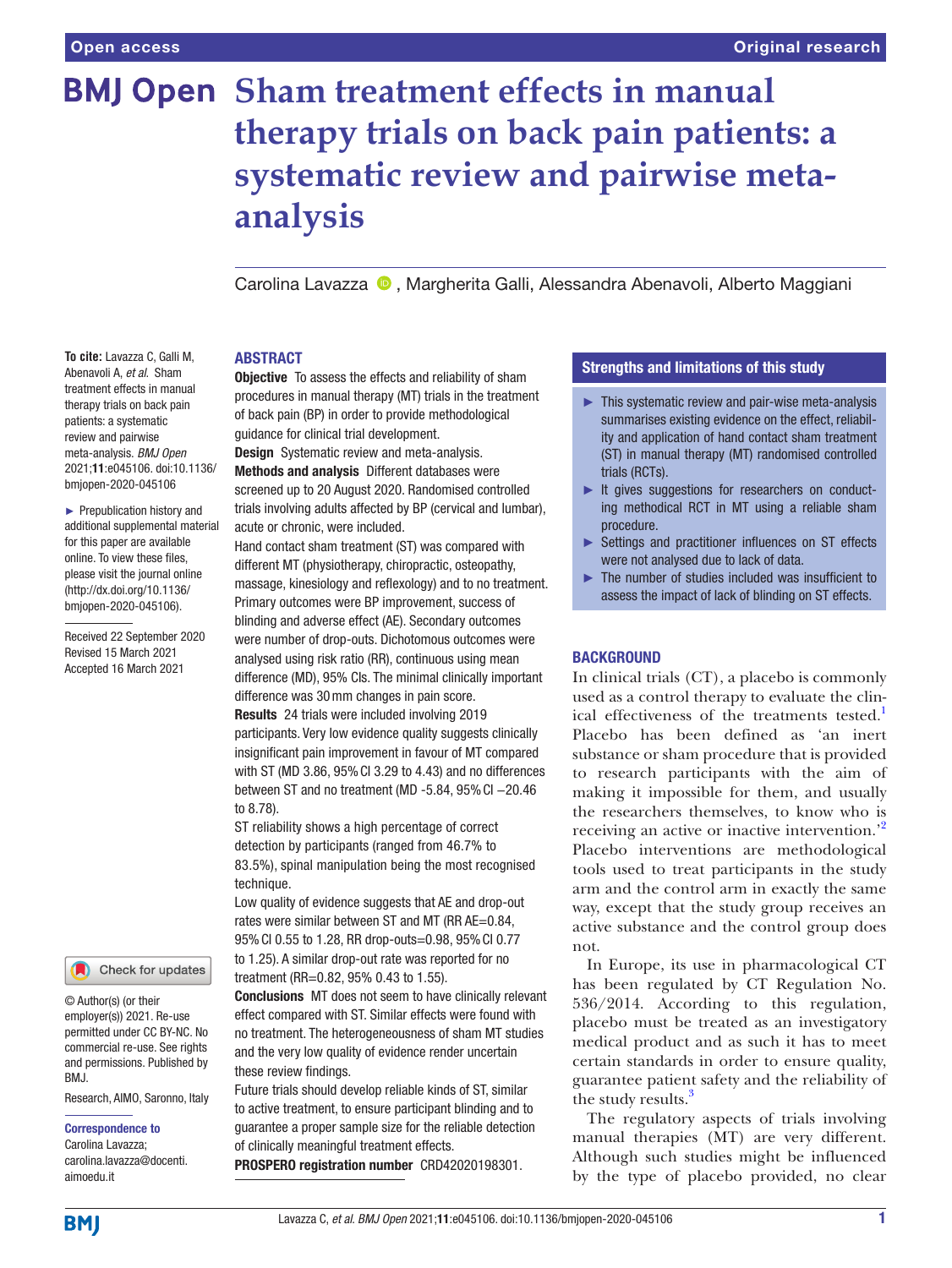guidelines or regulations have been developed to ensure the credibility of trial results and patient safety.

MT is a clinical approach used by different physical therapists and involves hands-on techniques to manipulate, mobilise and massage the body tissues. This type of therapy can help relieve pain and stiffness, promote relaxation of soft-tissues, enhance blood supply to tissues and increase mobility of joint structures.[4](#page-12-3)

In MT trials, placebo treatment is often provided in different modalities from trial to trial although the manual techniques or treatments tested are the same. A true placebo does not exist for MT and testing the effectiveness of MT requires a sham intervention. For instance, sham treatment (ST) is commonly administrated as a light touch in the site of pain or as an active treatment in a different site,<sup>5</sup> with no clear criterion. Such light touch might in fact have a health effect and there is no evidence as to its ineffectiveness. Touch itself could have a positive outcome on health<sup>[6](#page-12-5)</sup> and active treatments could have an analgesic reflex on pain even if administered elsewhere in the body.<sup>[7](#page-12-6)</sup>

Placebo effect, also called placebo response, is the reported improvement in symptoms among patients that occurs as a result of the placebo administration. Since a placebo has no inherent therapeutic power, it cannot cure the disease but it may contribute to the relief of patients' symptoms such as pain.<sup>[8](#page-12-7)</sup> Additionally, placebo might be related to an adverse effect (AE) called nocebo. It has been estimated that up to 26% of patients in randomised controlled trials (RCTs) discontinue placebo due to AEs.<sup>[9](#page-12-8)</sup>

It is thought that these psychobiological phenomena may be related to the overall therapeutic context, such as treatment environment, individual patient and clinician factors (eg, beliefs, desire for symptom changes), as well as the patient's expectations of improvement and prior experiences of the treatment.<sup>10-13</sup>

In pharmacological trials, this overall therapeutic context and its influence on placebo response has been widely studied. $^{11}$  Less evidence is present for MT trials, where the tactile interaction could be considered as an important characteristic of this therapeutic context.<sup>[14 15](#page-12-11)</sup> Pharmacological trials avoid the influence of clinicians' beliefs by using a placebo that ensures both patient and clinician blinding to treatment allocation, but, in MT trials, the blinding of clinicians is impossible to achieve. The best alternative in this type of trial is the use of an ST that mimics the active treatment and aims at blinding of participants.

Another important factor that has to be taken into account is that RCTs involving MT usually use patientreported outcomes (PROs)—such as pain—as primary outcomes. Studies suggested that physical placebo treatments might have a greater effect on these types of outcome compared with pharmacological placebo and that this effect might be a consequence of physical contact.<sup>[1 16 17](#page-12-0)</sup>

Moreover, especially when subjective PROs outcomes are used, the absence of clinician blinding could also increase the possibility of performance bias.<sup>1</sup>

Therefore, a better understanding of sham procedures in manual treatment would be fundamental to define the real difference in efficacy between manual and ST, with a better knowledge of the effect of manual contact on PROs such as pain relief and drop-outs.

The role of placebo—referred to as sham therapy in this review—in MT trials is still very confused and the lack of guidelines allows huge discrepancies in its use in RCTs. Additionally, the reliability of sham procedures in MT trials has been rarely evaluated.

A clear definition of placebo effect could improve trial design, implementing studies with a proper power and sample size, defining clinical relevance of MT and giving more reliability to study results.

The aim of this systematic review with pairwise metaanalyses is to evaluate the use of ST in MT trials in order to analyse the effects, possible harm and the reliability of different kinds of sham procedures provided in RCTs involving MT. A systematic review could help to define ST standards to be applied in CT in order to guarantee methodological quality and patient safety.

#### **Objective**

To assess the benefits, potential harm and reliability of ST in MT RCTs in the treatment of back pain—both cervical and lumbar—in order to provide methodological guidance for CT development.

# **METHODS**

This systematic review and meta-analysis was performed following the Preferred Reporting Items for Systematic Reviews and Meta-Analyses (PRISMA).[18](#page-12-12)

#### Criteria for considering studies for this review

Only RCTs were included in this review. Quasi-randomised trials in which allocation was not strictly random (eg, date of birth or toss of a coin) were excluded. No restrictions were applied to language or setting.

Studies were considered eligible if they included adult participants with acute or chronic back pain including coccyx, lumbar, dorsal and cervical. Trials where pain was related to muscular conditions, articular disorders (such as osteoarthritis) or spinal disc herniation were included.

Trials where musculoskeletal diseases were secondary to other pathologies (eg, amyotrophic lateral sclerosis, fibromyalgia, etc) were excluded.

Trials where pain was related to fracture, surgery, dysmenorrhoea, post partum or pregnancy, headache or dizziness were excluded.

This review involved all types of ST that include hand contact provided by all kinds of physical therapists. Studies where ST was provided by machines (such as inactive ultrasound) were excluded. This choice was based on the fact that many MT used detuned ultrasound as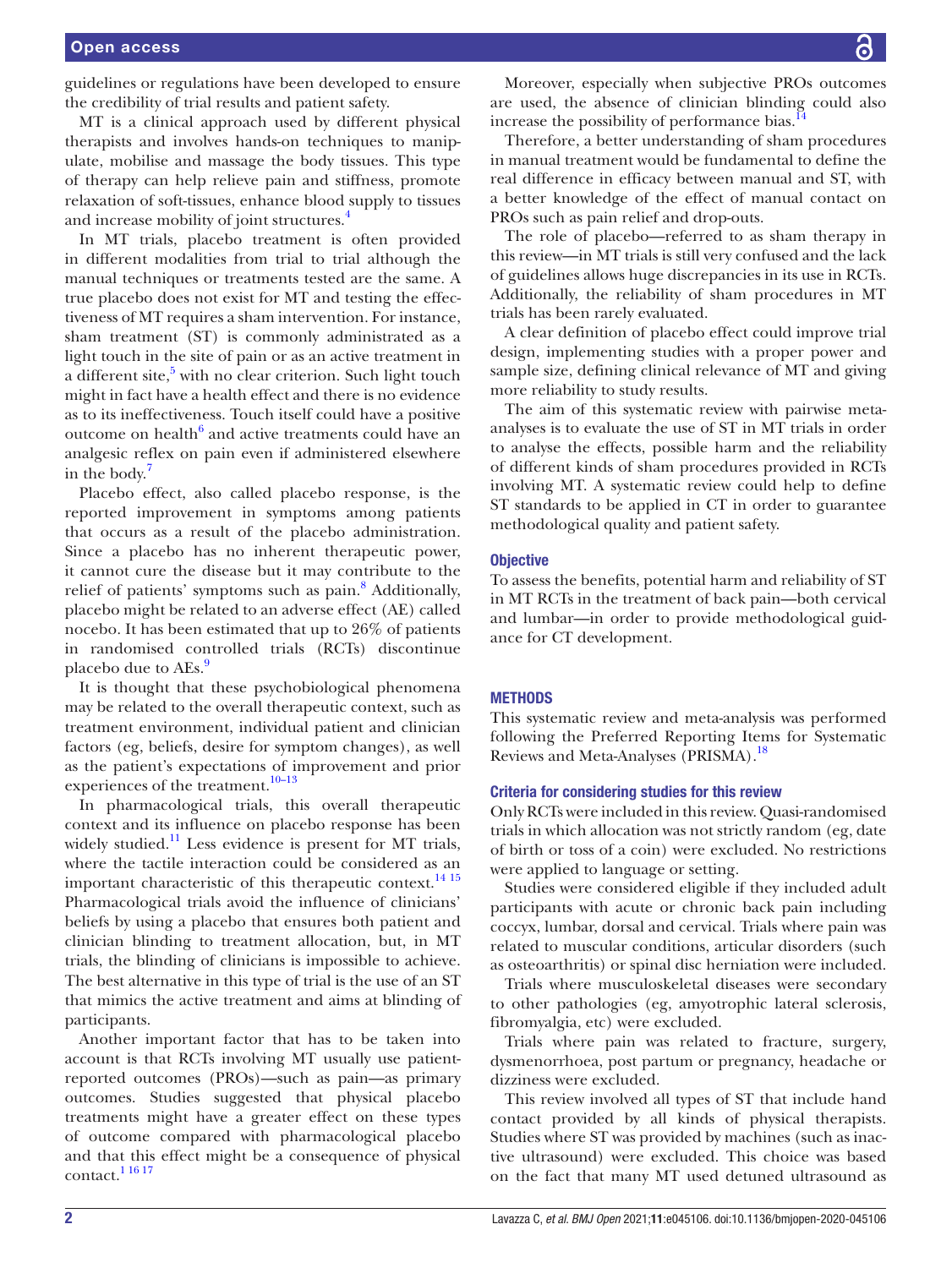control. This type of sham was not considered adequate for MT trials where active treatment is provided by hand contact. Therefore, these studies were excluded.

All trials that involved hand contact ST as light touch or a manual treatment in a different site were included.

ST was compared with other MT provided by any type of healthcare provider such as: physiotherapist, chiropractor, osteopath, massage therapist, kinesiologist and reflexologist.

To assess if touch itself could have a positive health effect, ST was also compared with no treatment. Physiotherapeutic exercises were included in the analysis only if associated with manual treatment.

The use of active cointerventions such as oral Nonsteroidal anti-inflammatory drugs (NSAIDs) or other active treatments was accepted if used in all trial arms. Trials with more than two arms of intervention were included, but only data from interested arms were extracted.

# **Outcomes**

Primary outcomes were pain intensity on a validated scale, success in the blinding of participants and AE. Secondary outcomes were number of drop-outs.

Whenever the meta-analysis could not be performed, a narrative summary of the outcomes has been provided. Outcomes were divided into short (≤2 months), medium ( $\leq 4$  months) and long term ( $\geq 6$  months). Data were extracted and analysed based on the time closest to these intervals.

# Information sources

Search strategy ([online supplemental appendix 1\)](https://dx.doi.org/10.1136/bmjopen-2020-045106) was adapted to the different databases by an experienced information specialist.

RCTs were identified in different databases (up to 20 August 2020): MEDLINE, Embase, CINAHL, SPORT-Discus, PEDro, WHO Clinical Trials Registration Platform, Index to Chiropractic Literature, Cochrane central register of controlled trials, Clinical trials registry and metaRegister of Controlled Trials.

Researchers of unpublished trials, but completed and registered, were contacted by CL to obtain data.

The search in PROSPERO, in the Cochrane Library and in PubMed (clinical queries) was performed to evaluate the presence of ongoing or recently completed systematic reviews. Guidelines from different organisations (eg, National Council for Osteopathic Research, etc) were reviewed and references from relevant publication were analysed.

# Data collection and analysis

Search results were screened by two independent reviewers who identified all the potentially eligible trials based on title and abstract. Full texts of all the selected articles were screened first for inclusion. If full text was not available, or the trial was completed but not published, CL contacted the authors in order to obtain the information needed or used the document delivery service of the 3Bi Biella library.

Uncertainty about the inclusion of a study was discussed by the two reviewers. If no agreement was reached by the two reviewers a third reviewer (AM) was asked for their opinion.

The selection process was recorded and reported through a PRISMA flow diagram.

# Data extraction and management

Data extraction was performed by two reviewers with a tested predefined form. Data extracted were related to settings, type of study, participants characteristics (such as localisation and duration of pain, pain score at baseline, previous similar treatment), interventions, outcomes used in the meta-analysis and other relevant data such as difference in ST and active treatment or funding ([online](https://dx.doi.org/10.1136/bmjopen-2020-045106)  [supplemental appendix 2\)](https://dx.doi.org/10.1136/bmjopen-2020-045106).

# Risk of bias in individual studies

Bias risk was assessed by CL and agreed by MG using the Cochrane Risk of bias (CRB) tool.<sup>19</sup> This tool was used to assess selection bias, performance bias, attrition bias, reporting bias and other biases.

Each possible risk was evaluated as 'high', 'medium' or 'low' by CL and a revision of the judgements was performed by MG. RevMan V.5.3.5 was used for the graphic representation of each risk. The CRB tool results were then converted to Agency for Healthcare Research and Quality (AHRQ) Standards to assess the quality of the study (good, fair and poor). Trials were judged as good quality when bias risk was judged as low, studies with fair quality were trials where at least one criterion was high risk, while poor-quality studies were trials with two or more criteria with high or unclear risk.

# Assessment of reporting biases

Funnel plots were created to explore reporting bias, whenever more than 10 studies were included in the meta-analysis. Furthermore, for each study, an analysis of possible conflicts of interest and funding sources was performed.

# Summary measures

Dichotomous outcomes, such as AE (occurred or not), were analysed using risk ratio (RR) with 95% CIs.

Continuous outcomes, such as back pain on Visual Analogue Scale (VAS), were evaluated using mean difference (MD) between ST and the MT/no treatment group with 95%CI and the SD.

The minimal clinically important difference (MCID) between pretreatment and post-treatment was taken as  $30 \text{ mm}$  changes in  $100 \text{ mm}$  pain score.<sup>20–22</sup> These values were used for the interpretation of the clinical significance of the findings.

Success of blinding was reported with a percentage of patients guessing correctly the treatment allocation.

In this review, the unit of analysis was the participant.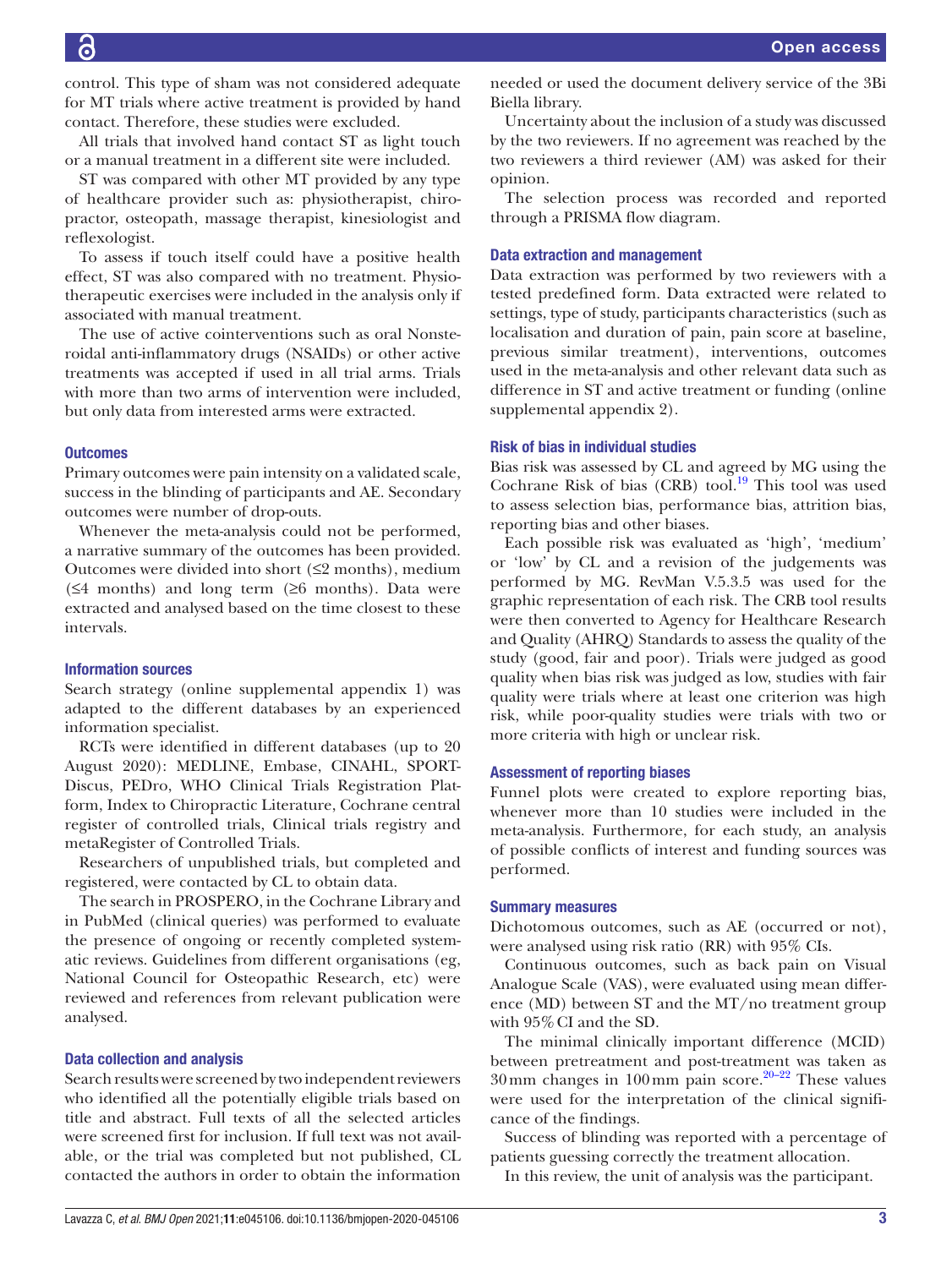#### Assessment of heterogeneity

The presence of heterogeneity was assessed with a visual inspection of the forest plots and through an inconsistency level test  $(I^2)$ .

Cochrane Handbook was used for threshold interpretation: heterogeneity was considered as unimportant for values of  $I^2$  between  $0\%$  and  $40\%$ , as moderate for values between 30% and 60%, as substantial for values between 50% and 90% and considerable for values between 75% and  $100\%$ .<sup>[23](#page-13-0)</sup>

#### Synthesis of results

Meta-analysis of pain score, AE and drop-out rates were performed using RevMan V.5.3.5 whenever possible. The meta-analyses compared all kinds of ST with all types of MT and to no treatment. Random effect model was used when a substantial inconsistency was present  $(I^2=50\% 90\%$ ).<sup>20</sup> When considerable heterogeneity was present (I<sup>2</sup>) >75%) and could not be explained by clinical or methodological diversity, the results have been presented narratively.

The statistical significance of measured effects was determined evaluating the p value and 95%CI.

#### Additional analyses

Different subgroup analyses were planned in the protocol such as on ST type provided (applied locally or in different sites from pain), type of manual technique tested (single or multiple techniques) and localisation of back pain. However, due to the small number of studies included in this review, only a few subgroup analyses were conducted on follow-up periods.

Sensitivity analysis was conducted for the primary outcomes to assess the effects of skewed and imputed data on the effect measure. These analyses are reported as [online supplemental appendices](https://dx.doi.org/10.1136/bmjopen-2020-045106).

# Summarising results and assessing the quality of the evidence

The quality of evidence for each outcome was evaluated with the Grading of Recommendations Assessment, Development and Evaluation (GRADE) approach by two independent authors and any disagreement was discussed. The quality for each effect measure was judged as high, moderate, low or very low.<sup>19</sup> The GRADE approach was used to assess the quality of the key outcomes. The software GRADEpro [\(https://gradepro.org](https://gradepro.org)) was used to import data from RevMan V.5.3.5 and to create 'summary of findings tables'.

The following outcomes were chosen to be presented: pain scores at short term, AE and drop-outs.

#### Patient and public involvement

There was no involvement of patients or public during the outline of this project. The differences noted between therapies tested on primary pain outcome were those clinically meaningful to patients.

# **RESULTS**

Included studies

[Table](#page-4-0) 1 shows a summary of the main characteristics of included studies. 24 studies were included in this review [\(figure](#page-7-0) 1), one study had a  $2\times 2$  factorial design,  $24$  eight studies had multiple arms.<sup>25–32</sup> Most of the studies were conducted in physical therapy clinics, in 13 different countries. Three trials did not report in which clinical setting they were conducted.<sup>29</sup> 33 34

Eight trials were conducted in Europe,  $27 28 30 35-39$  five in the USA,  $^{24\,25\,31\,40\,41}$  three studies in Brazil,  $^{42-44}$  one in the  $UK<sup>26</sup> Egypt<sup>32</sup> [apan<sup>45</sup> and Australia<sup>46</sup>$  $UK<sup>26</sup> Egypt<sup>32</sup> [apan<sup>45</sup> and Australia<sup>46</sup>$  $UK<sup>26</sup> Egypt<sup>32</sup> [apan<sup>45</sup> and Australia<sup>46</sup>$  $UK<sup>26</sup> Egypt<sup>32</sup> [apan<sup>45</sup> and Australia<sup>46</sup>$  $UK<sup>26</sup> Egypt<sup>32</sup> [apan<sup>45</sup> and Australia<sup>46</sup>$ 

No ongoing or unpublished trials were found.

# Population

The included trials randomised a total of 2019 participants, the majority of studies (N=18) were small with a median of 50 participants and a range from 15 to 455.

Most trials included middle aged patients (mean 39.9 range from 18 to 73) with a mean BMI of  $21.7 \text{ kg/m}^2$ .

The majority of studies included both genders, with a percentage of male that ranged from 19% to 80%. Two trials included only male,  $38\frac{44}{10}$  one study included only female participants.<sup>[42](#page-13-5)</sup>

Sixteen trials enrolled participants with low back pain (LBP), eight included participants with cervical pain.[26 33 35–37 40–42](#page-13-6)

The majority of trials (N=18) included participants with unspecified cause of back pain. Disk herniation was considered in three trials.<sup>27</sup> 30 44

Duration of symptoms were unassessed in eight trials, nine studies included participants with chronic pain, some included participants with both acute and chronic pain.

Participants with experience of the tested treatment were included in eight trials $^{24\,29\,31\,32\,35\,37\,42\,43}$  and excluded in four[.26 36 39 41](#page-13-6) The remaining studies did not provide this information.

# **Interventions**

Interventions deferred for number of sessions and number of techniques applied. Eleven trials used a single therapy session with a single technique performed in eight of those trials. Trials with different therapy sessions ranged from  $5^{25\,26\,30}$  to  $20^{27}$  sessions once a week.

#### Sham treatment

ST was provided by a hand contact on the area of pain in 19 studies, and five studies provided ST in a different area from where the pain was located.[27 35 43 45 46](#page-13-4)

In trials providing spinal manipulation (SM), as inactive treatment the majority of authors used the similar placement of hands on participants without any force applied. $40-42$   $44$  Two trials used an ST with similar forces applied in different directions.<sup>25 32</sup> One trial did not specify the inactive manipulation applied. $29$ 

In trials that provided multiple techniques in the same treatment session (such as osteopathic treatment, spinal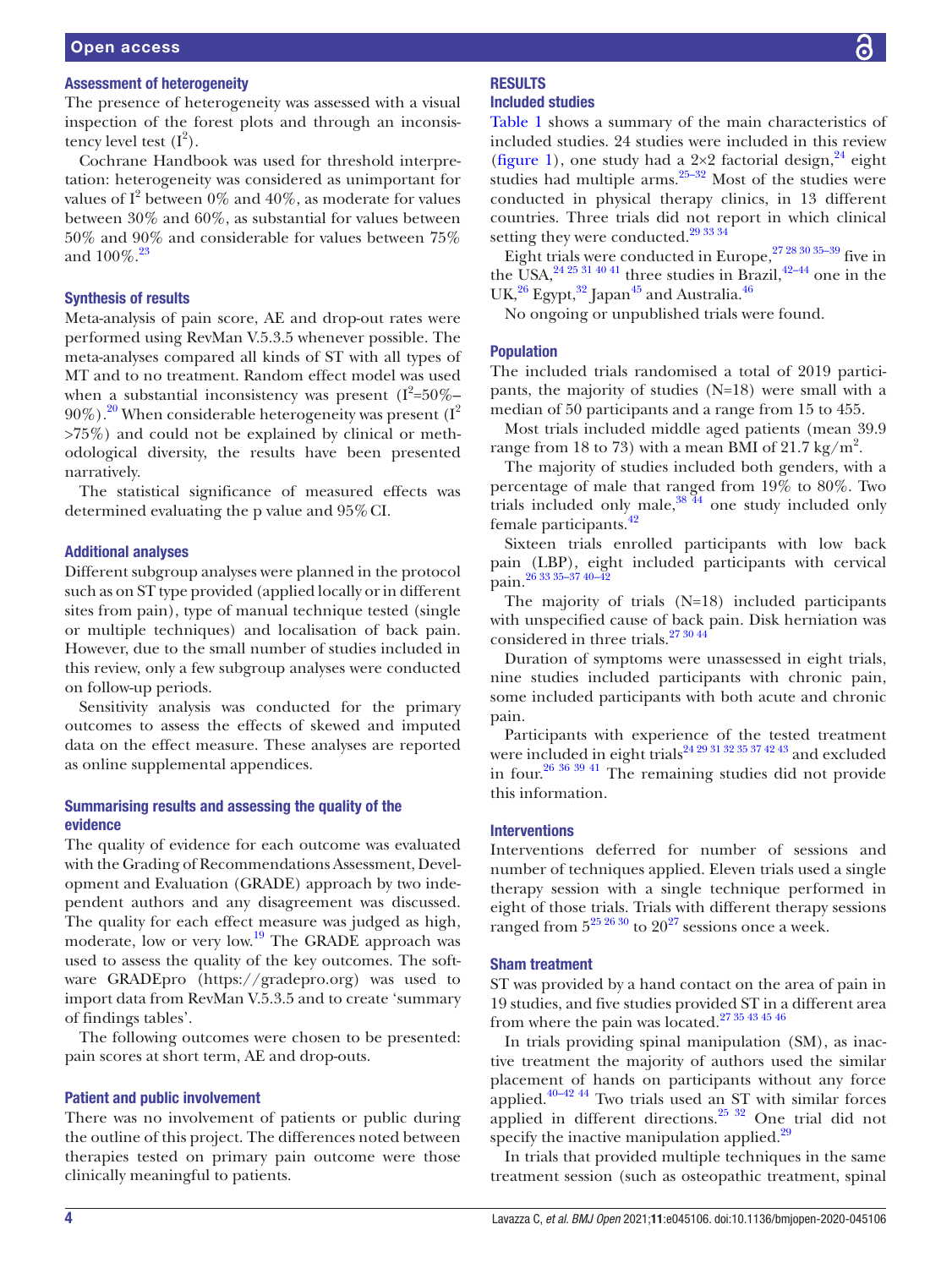| Summary of main characteristics of included studies<br>Table 1 |                       |                             |                      |                                                                                      |                                                                           |                                   |                                                                   |
|----------------------------------------------------------------|-----------------------|-----------------------------|----------------------|--------------------------------------------------------------------------------------|---------------------------------------------------------------------------|-----------------------------------|-------------------------------------------------------------------|
| Study ID                                                       | participants<br>No of | Symptoms<br>duration        | localisation<br>Pain | Technique tested (site of<br>application)                                            | Type of sham<br>procedure                                                 | Other arms                        | Follow-up                                                         |
| Antonilos-Campillo, 2014 <sup>35</sup>                         | $\overline{a}$        | Not reported                | Cervical             | Soft-tissue (cervical region)                                                        | Soft mobilisation of<br>lower limbs                                       | None                              | collected after the<br>No follow-up<br>intervention)<br>(outcomes |
| Bialosky, 2014 <sup>25</sup>                                   | 110                   | >4 months                   | Lumbar               | Spinal manipulation (SM)<br>(lumbar spine)                                           | applied on lumbar<br>Ineffective force<br>spine                           | No treatment<br>dioub             | 2 weeks                                                           |
| Cleland, 2005 <sup>41</sup>                                    | 36                    | >2 months                   | Cervical             | SM (thoracic spine)                                                                  | applied on thoracic<br>Ineffective force<br>spine                         | None                              | collected after the<br>No follow-up<br>intervention)<br>(outcomes |
| Eardley, 2013 <sup>26</sup>                                    | 58                    | >3 years                    | Lumbar               | Kinesiology (spine)                                                                  | Protocol of ineffective No treatment<br>techniques in the site<br>of pain | qroup                             | 7 weeks                                                           |
| Erdogmus, 2007 <sup>27</sup>                                   | 120                   | $\geq$ 1.4 weeks            | Lumbar               | Physiotherapy (exercises of the<br>spine and articular mobilisation<br>techniques)   | Neck massage                                                              | No treatment<br>group             | 1.5 years                                                         |
| Hall, 2006 <sup>46</sup>                                       | 24                    | Not reported                | Lumbar               | BLR technique (lower limbs)                                                          | manipulation of the<br>Soft-tissue<br>foot                                | None                              | 24 hours                                                          |
| Haller, 2016 <sup>36</sup>                                     | 54                    | $>7$ months                 | Cervical             | Cranio-sacral therapy (head)                                                         | Ineffective touch of<br>head                                              | None                              | 3 months                                                          |
| Hansen, 1993 <sup>28</sup>                                     | 168                   | $\geq$ 18 days              | Lumbar               | lumbar spine and abdomen,<br>Physiotherapy (exercises of<br>soft-tissues techniques) | Intermittent traction<br>of the spine                                     | muscle training<br>Intensive back | 1year                                                             |
| Hidalgo, 2015                                                  | 32                    | Not reported                | Lumbar               | Articular mobilisation (lumbar<br>spine)                                             | mobilisation forces<br>applied on lumbar<br>Ineffective<br>spine          | None                              | 2 weeks                                                           |
| Hoiriis, 2004 <sup>29</sup>                                    | 156                   | 22,3 weeks                  | Lumbar               | SM (spine)                                                                           | applied on spine<br>Ineffective force                                     | treatment<br>Medical              | 4 weeks                                                           |
| Klein, 2013 <sup>3</sup>                                       | <u>ন্ত</u>            | >1 month and<br>$<$ 5 years | Cervical             | Strain-counterstain techniques<br>(cervical spine)                                   | applied on cervical<br>Ineffective force<br>spine                         | None                              | collected after the<br>No follow-up<br>intervention)<br>(outcomes |
| Kogure, 2015 <sup>45</sup>                                     | 179                   | >12 months and<br><10 years | Lumbar               | Hakata (AKA-H) (sacro-iliac<br>Arthrokinematic Approach-<br>joint)                   | applied on sacro-iliac<br>Ineffective force<br>joint                      | None                              | 6 months                                                          |
|                                                                |                       |                             |                      |                                                                                      |                                                                           |                                   | Continued                                                         |

<span id="page-4-0"></span>5

# Open access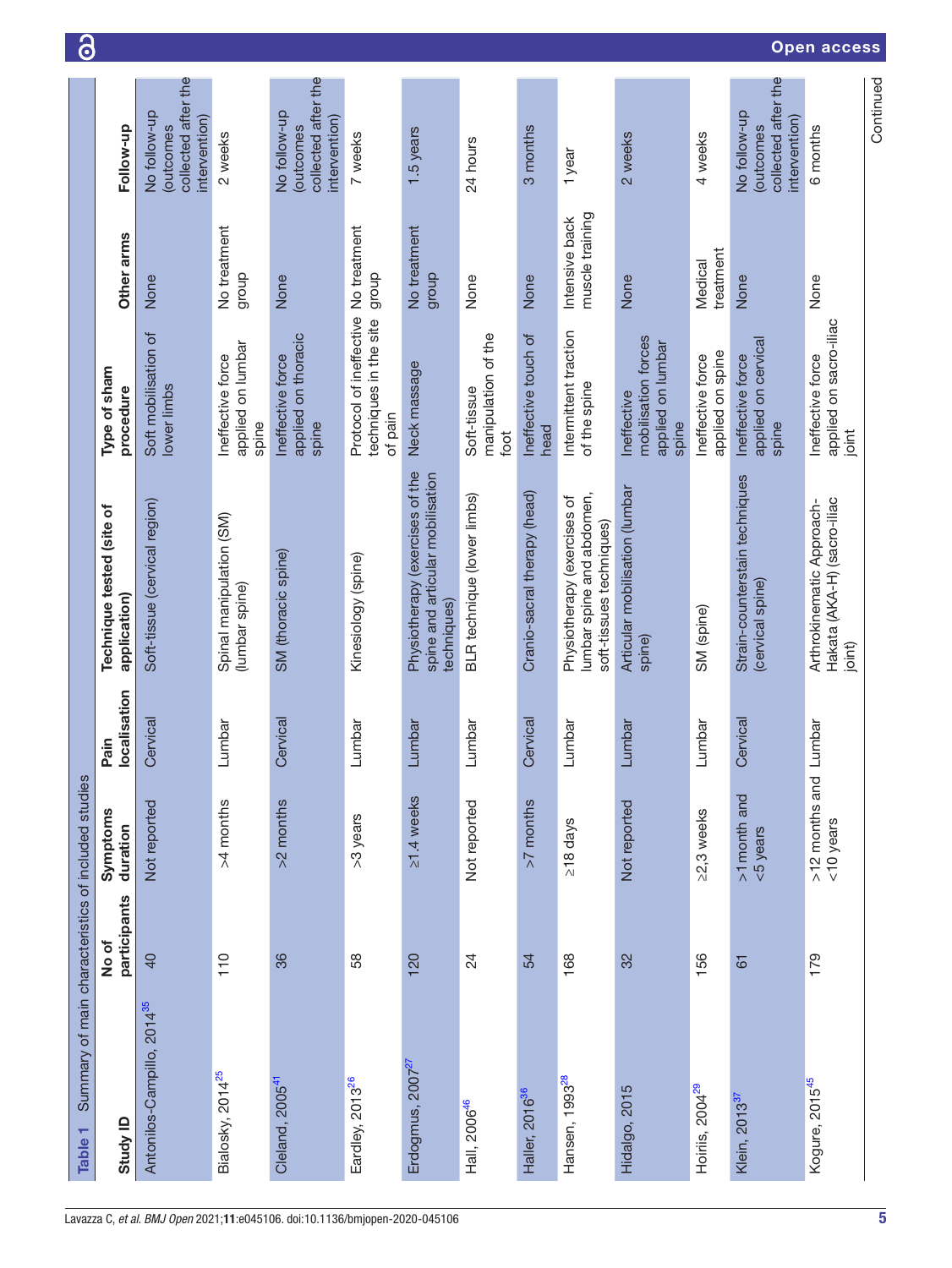| Continued<br>Table 1                         |                       |                      |                      |                                                                                 |                                                                                                                                 |                                                                              |                                                                   |
|----------------------------------------------|-----------------------|----------------------|----------------------|---------------------------------------------------------------------------------|---------------------------------------------------------------------------------------------------------------------------------|------------------------------------------------------------------------------|-------------------------------------------------------------------|
| Study ID                                     | participants<br>No of | Symptoms<br>duration | localisation<br>Pain | Technique tested (site of<br>application)                                       | Type of sham<br>procedure                                                                                                       | Other arms                                                                   | Follow-up                                                         |
| Krekoukias, 2017 <sup>30</sup>               | 50                    | Not reported         | Lumbar               | Articular mobilisation techniques<br>(lumbar spine)                             | placement without<br>with lumbar skin<br>any movement<br>Hand contact                                                           | Transcutaneous<br>Electrical Nerve<br>Exercise plus<br>Stimulation<br>(TENS) | 5 weeks                                                           |
| Lascurain-Aguirrebena,<br>2018 <sup>33</sup> | $\overline{4}$        | Not reported         | Cervical             | Articular mobilisation (Cervical<br>spine)                                      | applied on cervical<br>Ineffective force<br>spine                                                                               | None                                                                         | collected after the<br>No follow-up<br>intervention)<br>(outcomes |
| Licciardone, 2003 <sup>31</sup>              | $\overline{5}$        | $23$ months          | Lumbar               | Osteopathic manual treatment<br>(OMT) (all body)                                | applied to all body<br>touch techniques<br>Protocol of light<br>similar to OMT                                                  | No treatment<br>group                                                        | 6 months                                                          |
| Licciardone, 2013 <sup>24</sup>              | 455                   | $23$ months          | Lumbar               | $OMT - (all body)$                                                              | applied to all body<br>touch techniques<br>Protocol of light<br>similar to OMT                                                  | None                                                                         | 8 weeks                                                           |
| Pires, 2015 <sup>42</sup>                    | 32                    | >3 months            | Cervical             | SM (thoracic spine)                                                             | applied on thoracic<br>Ineffective force<br>spine                                                                               | None                                                                         | 72 hours                                                          |
| Quinn, 2008 <sup>39</sup>                    | $\frac{5}{1}$         | Not reported         | Lumbar               | Reflexology (foot)                                                              | different reflex point<br>less pressure and in<br>Foot massage with<br>(not related to the<br>spine)                            | None                                                                         | 18 weeks                                                          |
| Selkow (2009) <sup>34</sup>                  | 20                    | 1-6 weeks            | Lumbar               | (anterior superior iliac spine and<br>Muscular energy technique<br>lower limbs) | positioned as active<br>for 30 s without any<br>active contraction<br>participant rested<br>Practitioner hand<br>treatment, but | None                                                                         | 24 hours                                                          |
| Senna, 2011 <sup>32</sup>                    | 93                    | $\geq$ 13 months     | Lumbar               | SM (lumbar spine)                                                               | applied on lumbar<br>Ineffective force<br>spine                                                                                 | Maintained SM                                                                | 10 months                                                         |
| Sillevis, 2010 <sup>40</sup>                 | 100                   | $223$ months         | Cervical             | SM (thoracic spine)                                                             | applied on thoracic<br>Ineffective force<br>spine                                                                               | None                                                                         | collected after the<br>No follow-up<br>intervention)<br>(outcomes |
|                                              |                       |                      |                      |                                                                                 |                                                                                                                                 |                                                                              | Continued                                                         |

 $\delta$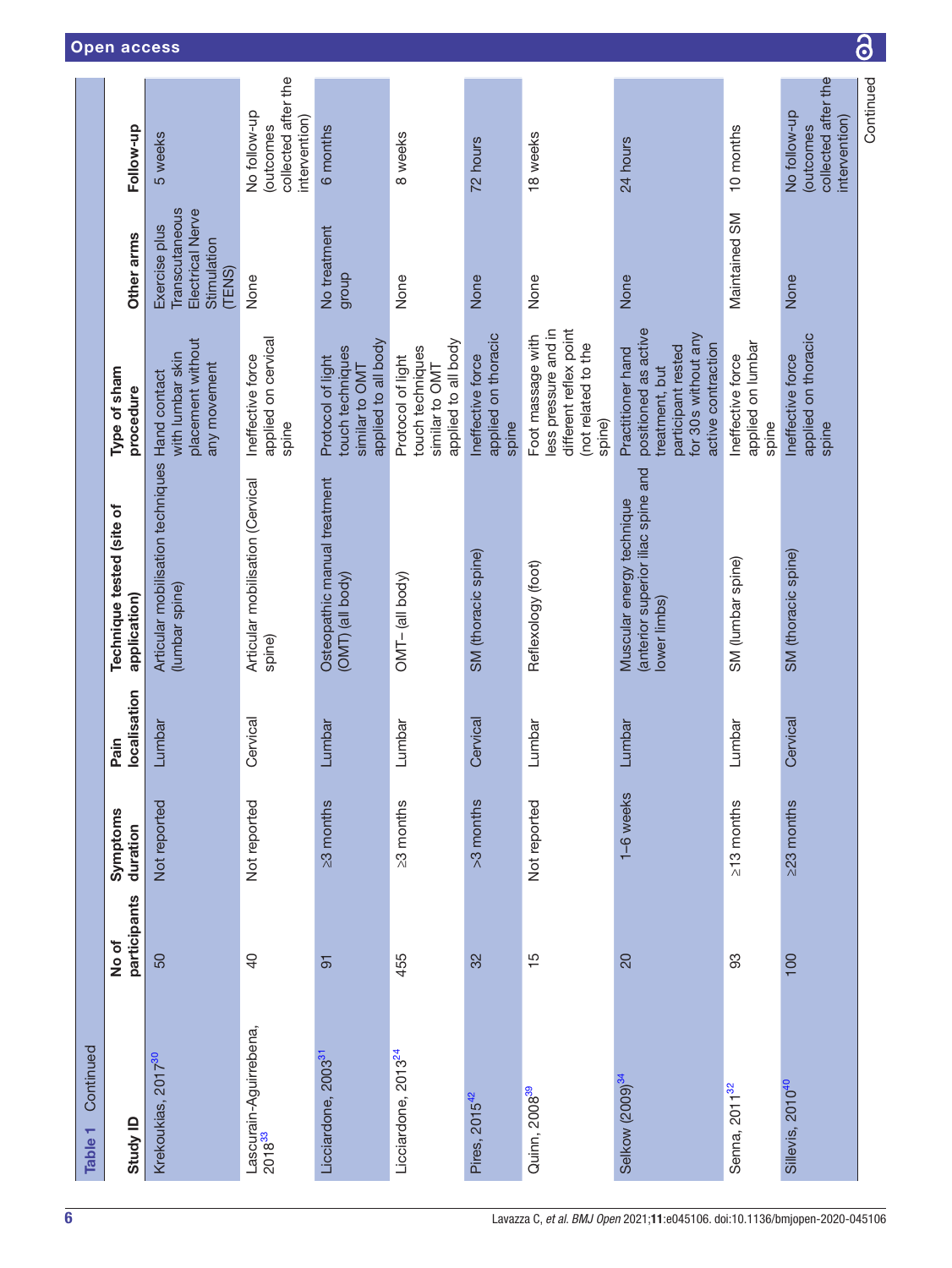| Table 1 Continued                |                                |              |                      |                                             |                                                                            |            |                                                                   |
|----------------------------------|--------------------------------|--------------|----------------------|---------------------------------------------|----------------------------------------------------------------------------|------------|-------------------------------------------------------------------|
| Study ID                         | participants duration<br>No of | Symptoms     | localisation<br>Pain | Technique tested (site of<br>application)   | Type of sham<br>procedure                                                  | Other arms | Follow-up                                                         |
| Silva, 2019 <sup>43</sup>        | 88                             | $>3$ months  | Cervical             | Osteopathic visceral treatment<br>(abdomen) | Hand contact on<br>umbilical region<br>without any<br>movement             | None       | 7 days                                                            |
| Veira-Pellez, 2014 <sup>44</sup> | $\overline{a}$                 | Not reported | Lumbar               | SM (lumbar/sacral spine)                    | applied on lumbar/<br>Ineffective force<br>sacral joints                   | None       | collected after the<br>No follow-up<br>intervention)<br>(outcomes |
| Younes, 2017 <sup>38</sup>       |                                | <3 months    | Lumbar               | OMT (all spine)                             | active treatment with<br>an ineffective force<br>Placebo mimed<br>applied. | None       | 7 days                                                            |
|                                  |                                |              |                      |                                             |                                                                            |            |                                                                   |

mobilisation and physiotherapy) the ST was adminis trated with different techniques that mimed active treatments using light touch or light tractions.

Only one trial compared one single sham technique with both single active technique and multiple treatment techniques. In this case only data of the first arm were extracted.<sup>37</sup>

# Manual and controls treatments

Different manual treatments were provided:

- ► SM/chiropractic (7 studies, 567 participants).
- ► Osteopathy (5 trials, 645 participants).
- Kinesiology (1 trial, 58 participants).
- ► Articular mobilisations (6 trials, 445 participants).
- Muscular release (5 trials, 304 participants).

Four trials with multiple arms compared ST to no intervention (379 participants)<sup>25–27 31</sup> and one to muscle relaxant group (156 participants).<sup>[29](#page-13-3)</sup>

The manual treatment was generally applied in the area of pain, some trials used techniques additionally in other areas. Just one trial using reflexology provided both MT and sham in a different zone.<sup>[39](#page-13-20)</sup>

Characteristics of the practitioner who administrated treatments were provided by 16 trials. Trials involved physiotherapists (N=8), physical therapists (N=4), osteo paths (N=3) and osteopathic students (N=1). Only seven studies provided information on years of practice expe rience of the physicians involved ranging from 6 to 17 years. $\frac{30\,33\,35-37\,40\,42\,44}{3}$  The gender of practitioners was indicated in only three trials. $26\frac{30\frac{3}{7}}{6}$ 

#### Risk of bias in included studies

[Figure](#page-7-1) 2 shows risks of bias.

Blinding of participants and assessors will be described due to the nature of this review.

According to AHRQ standards of CRB tool,<sup>[19](#page-12-13)</sup> the majority of trials were judged as poor quality (N=22). Good quality was conferred on only two studies.<sup>3645</sup>

The random sequence and allocation concealment were adequately reported in 71% and 63% of trials, respectively.

The lack of blinding of participants was the most common bias and was judged as high risk in 38% of studies, while 38% were considered as unclear risk.

The reasons for this judgement were mainly related to trials involving SMs. These studies used a technique which can be easily recognised by patients as active treatment for the popping sound emitted by joints. Additionally, these trials involved participants who could have already received this type of treatment, making the masking of technique almost impossible.

Blinding of outcomes was evaluated mainly as unclear risk in 46% of trials. Only two trials reported the strategies adopted to guarantee assessor blinding.<sup>28 32</sup>

Incomplete outcome data were the least common bias risk with 80% of trials judged as low risk. Reporting bias was evaluated as unclear in 55% of trials where regis tration number and trial protocol were not reported or found.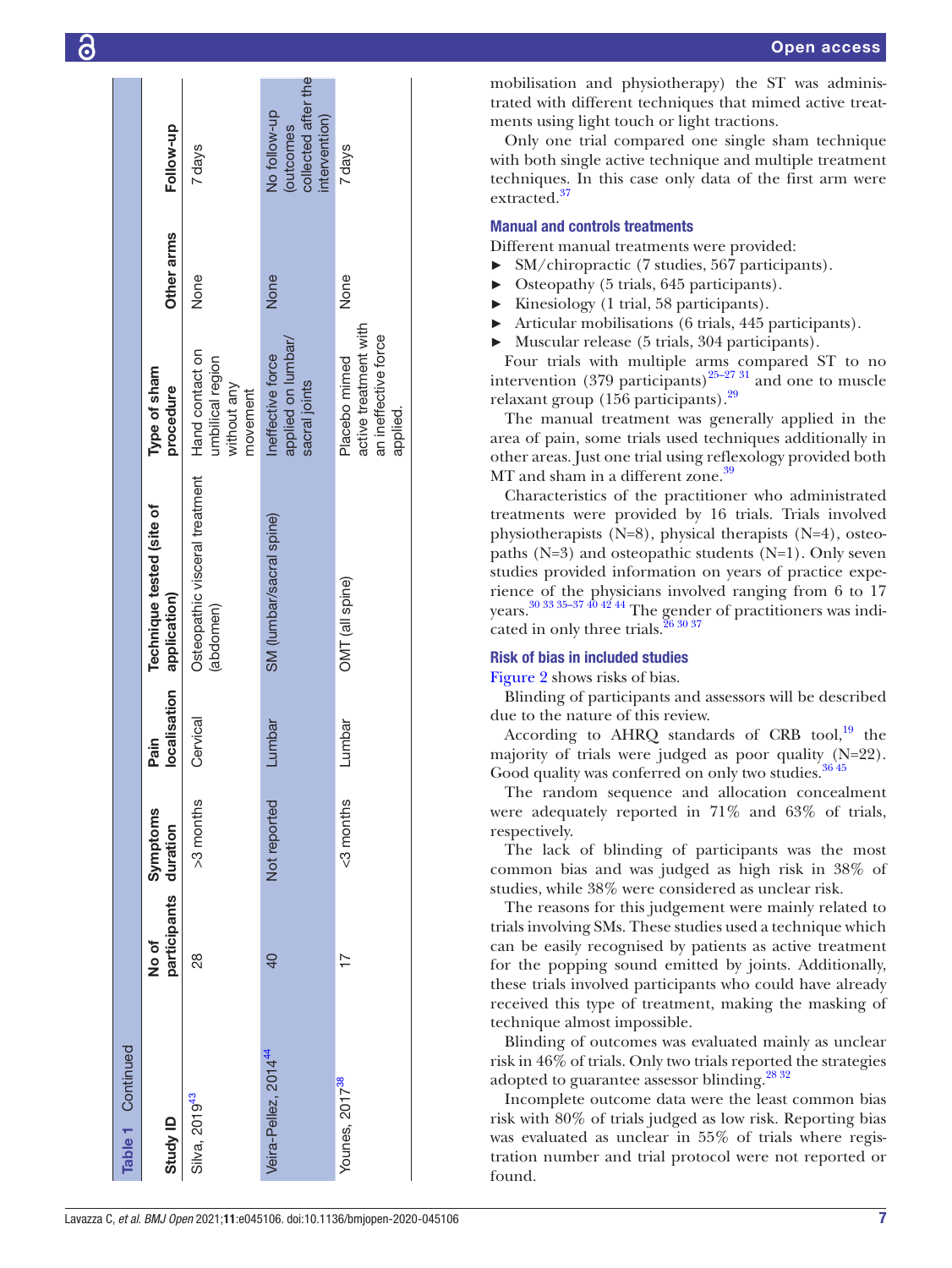

Figure 1 PRISMA flow diagram. PRISMA, Preferred Reporting Items for Systematic Reviews and Meta-Analyses.

<span id="page-7-0"></span>mollio Pi 2014 **Qu** 2 Cletand JA 2005 3 3 3 Eardley \$ 2013  $\bullet$  $r$ dogmus C 2007 2  $\rightarrow$   $\rightarrow$   $\rightarrow$ **Haller H 2016** e e Hall T 2004  $\bullet\bullet$ Hansen F 1993 **Hidalgo B 2015**  $\bullet$ **D** olrils K 2004  $\boxed{\bullet}$ Klein R 2013 Kogure A 2015 Krekouklas G 2017 |<br>| bena | 2018  $200$ rdone j 2003 **O**  $\bullet$ Pires FP 2015 2 2 w NM 2009 **C**  $000$ Enna MK 2011  $\bigcirc$  $\bullet$ Sillevis R 2010 **+ +**  $2000$ SING A 2018 0 0 0 0 0 0 ellez F 2014 | **@ | @ | @ | @ | @** | <mark>@</mark>

Figure 2 Risk of bias summary. Review authors' judgements about each risk of bias item for each included study.

<span id="page-7-1"></span>Younes M 2017 2 2 2 3 3 4 3 3

Other bias occurred was generally considered as high risk for baseline differences of the population in 30% of trials.

# EFFECTS OF INTERVENTION

[Table](#page-8-0) 2 summaries treatment effects and GRADE quality of the evidence for all comparisons.

# ST versus other MTs

# Pain

The following outcomes on back pain are presented with a 100mm VAS, 0–100; higher scores refer to worse pain. Trials using a 10mm scales were converted to 100mm scores.

The comparison between ST and MT was performed in 17 studies. One trial used a different scale and data were obtained with a conversion formula. $27$  Data from seven studies could not be extracted.

The meta-analysis at short term showed substantial heterogeneity levels using a random effects model. To further investigate inconsistency levels, a sensitivity analysis excluding two trials was performed. One trial used a different validated scale, $25$  while the other was suspected of publication bias. $30$  This thought was verified with a funnel plot, which showed an asymmetric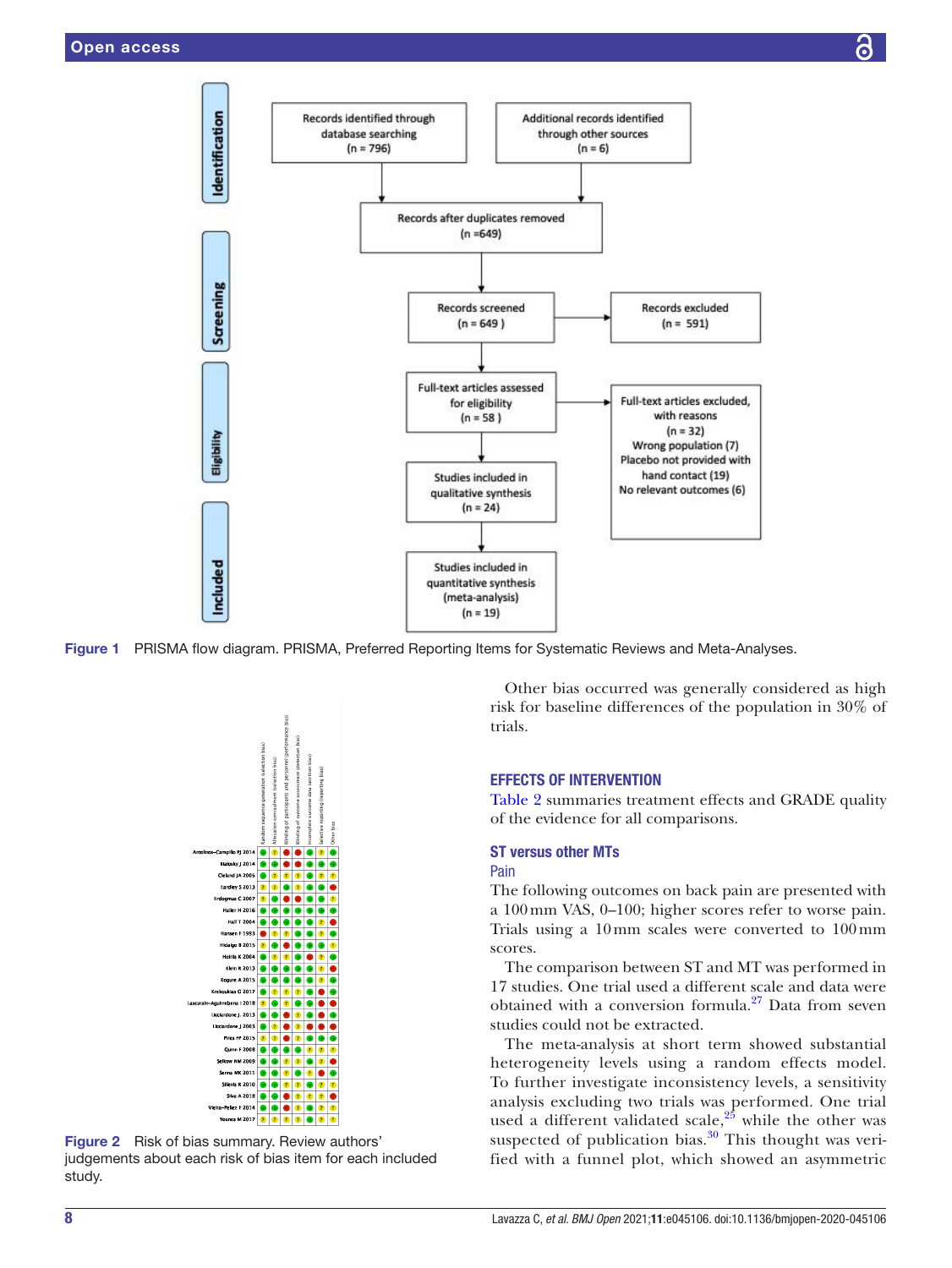<span id="page-8-0"></span>

| Table <sub>2</sub>                                                                                                                                                                                                                                                                                                                                                                                                                                                                                                                                                                                                                                                                                                                                                                                                                                                                                |                           | Summary of findings of treatment effects and certainty of the evidence (GRADE) included for all comparisons |                                        |                                                                                     |                                                    |                                                                                                                                                                                                                                                                                                   |
|---------------------------------------------------------------------------------------------------------------------------------------------------------------------------------------------------------------------------------------------------------------------------------------------------------------------------------------------------------------------------------------------------------------------------------------------------------------------------------------------------------------------------------------------------------------------------------------------------------------------------------------------------------------------------------------------------------------------------------------------------------------------------------------------------------------------------------------------------------------------------------------------------|---------------------------|-------------------------------------------------------------------------------------------------------------|----------------------------------------|-------------------------------------------------------------------------------------|----------------------------------------------------|---------------------------------------------------------------------------------------------------------------------------------------------------------------------------------------------------------------------------------------------------------------------------------------------------|
| 1. Sham treatment (ST) compared with manual therapies (MT)                                                                                                                                                                                                                                                                                                                                                                                                                                                                                                                                                                                                                                                                                                                                                                                                                                        |                           |                                                                                                             |                                        |                                                                                     |                                                    |                                                                                                                                                                                                                                                                                                   |
| Patient or population: back pain<br>Comparison: MT<br>Intervention: ST                                                                                                                                                                                                                                                                                                                                                                                                                                                                                                                                                                                                                                                                                                                                                                                                                            |                           |                                                                                                             |                                        |                                                                                     |                                                    |                                                                                                                                                                                                                                                                                                   |
| Outcomes                                                                                                                                                                                                                                                                                                                                                                                                                                                                                                                                                                                                                                                                                                                                                                                                                                                                                          | Risk with MT              | Anticipated absolute effects* (95% Cl)<br>Risk with ST                                                      | Relative effect<br>(95% <sup>C</sup> ) | No of participants<br>(studies)                                                     | evidence (GRADE)<br>Certainty of the               | Comments                                                                                                                                                                                                                                                                                          |
| Pain improvement assessed with:<br>Scale from: 0 to 100<br>VAS score§                                                                                                                                                                                                                                                                                                                                                                                                                                                                                                                                                                                                                                                                                                                                                                                                                             |                           | $(3.29$ lower to $4.43$ higher)<br>MD 3.86 higher                                                           | T                                      | $(15$ RCTs)<br>805                                                                  | VERY LOW <sub>11</sub><br>$\bigoplus$              | mprovement was detected in favour of MT. This<br>which increased heterogeneity levels but did not<br>of publication bias, one used a different scale)<br>A small effect, not clinically relevant, in pain<br>analysis excluded two trials (one suspected<br>affect overall efficacy meaningfully. |
| Adverse events assessed with: no 144 per 1.000<br>of AE occurred                                                                                                                                                                                                                                                                                                                                                                                                                                                                                                                                                                                                                                                                                                                                                                                                                                  |                           | 121 per 1.000<br>(79 to 184)                                                                                | (0.55 to 1.28)<br>RR 0.84              | (6 RCTs)<br>531                                                                     | $\bigoplus_{i=1}^n \mathbb{Q}$<br>LOW <sub>1</sub> | Pooled data from six studies did not show any<br>difference in AE occurrence between ST and<br>ΙŠ.                                                                                                                                                                                                |
| no of participants that leaved the<br>Drop-outs rate assessed with:<br>study                                                                                                                                                                                                                                                                                                                                                                                                                                                                                                                                                                                                                                                                                                                                                                                                                      | 174 per 1.000             | 171 per 1.000<br>(134 to 218)                                                                               | (0.77 to 1.25)<br><b>RR 0.98</b>       | (11 RCTs)<br>1238                                                                   | $\bigoplus$<br>LOW <sub>1</sub>                    | difference in drop-out rate between ST and MT.<br>Pooled data from 11 trials did not show                                                                                                                                                                                                         |
| 2. ST compared with no treatment                                                                                                                                                                                                                                                                                                                                                                                                                                                                                                                                                                                                                                                                                                                                                                                                                                                                  |                           |                                                                                                             |                                        |                                                                                     |                                                    |                                                                                                                                                                                                                                                                                                   |
| Patient or population: back pain<br>Comparison: No treatment<br>Intervention: ST                                                                                                                                                                                                                                                                                                                                                                                                                                                                                                                                                                                                                                                                                                                                                                                                                  |                           |                                                                                                             |                                        |                                                                                     |                                                    |                                                                                                                                                                                                                                                                                                   |
| Outcomes                                                                                                                                                                                                                                                                                                                                                                                                                                                                                                                                                                                                                                                                                                                                                                                                                                                                                          | Risk with no<br>treatment | Anticipated absolute effects* (95% Cl)<br>Risk with ST                                                      | Relative effect<br>(95% <sup>C</sup> ) | No of participants<br>(studies)                                                     | Certainty of the<br>evidence<br>(GRADE)            | Comments                                                                                                                                                                                                                                                                                          |
| Pain improvement assessed with:<br>Scale from: 0 to 100<br><b>VAS</b> score                                                                                                                                                                                                                                                                                                                                                                                                                                                                                                                                                                                                                                                                                                                                                                                                                       |                           | 8.78 higher)<br>(20.46 lower to<br>MD 5.84<br>lower                                                         | т                                      | (3 RCTs)<br>177                                                                     | VERY LOW <sub>111</sub><br>$\bigoplus$             | between ST and no treatment group in pain<br>inconsistent, showed no differences<br>Pooled data from three trials, highly<br>improvement.                                                                                                                                                         |
| no of participants that leaved the<br>Drop-outs rate assessed with:<br>study                                                                                                                                                                                                                                                                                                                                                                                                                                                                                                                                                                                                                                                                                                                                                                                                                      | 150 per 1.000             | 123 per 1.000<br>(65 to 233)                                                                                | $(0.43 \text{ to } 1.55)$<br>RR 0.82   | (4 RCTs)<br>225                                                                     | VERY LOW <sup>+1</sup><br>$\bigodot$               | differences in drop-out rate between ST and no<br>Very low quality of evidence suggests no<br>treatment.                                                                                                                                                                                          |
| *The risk in the intervention group (and its 95% CI) is based on the assumed risk in the comparison group and the relative effect of the intervention (and its 95% CI).<br>†The majority of trials were judged as poor quality ac<br>Low certainty: Our confidence in the effect estimate is limited: The true effect may be substantially different from the estimate of the effect<br>High certainty: We are very confident that the true effect lies close to that of the estimate of the effect.<br>AE, adverse effect; GRADE, Grading of Recommendations Assessment,<br>Moderate certainty: We are moderately confident in the effect estimate:<br>Very low certainty: We have very little confidence in the effect estimate:<br>GRADE Working Group grades of evidence.<br>#Most of the studies were small trial<br>INumber of participants <400<br>SHeterogeneity levels at 85%.<br>Scale. |                           |                                                                                                             |                                        | The true effect is likely to be substantially different from the estimate of effect |                                                    | Development and Evaluation; MD, Mean difference; RCT, randomised controlled trials; RR, Risk ratio; VAS, Visual Analogue<br>The true effect is likely to be close to the estimate of the effect, but there is a possibility that it is substantially different.                                   |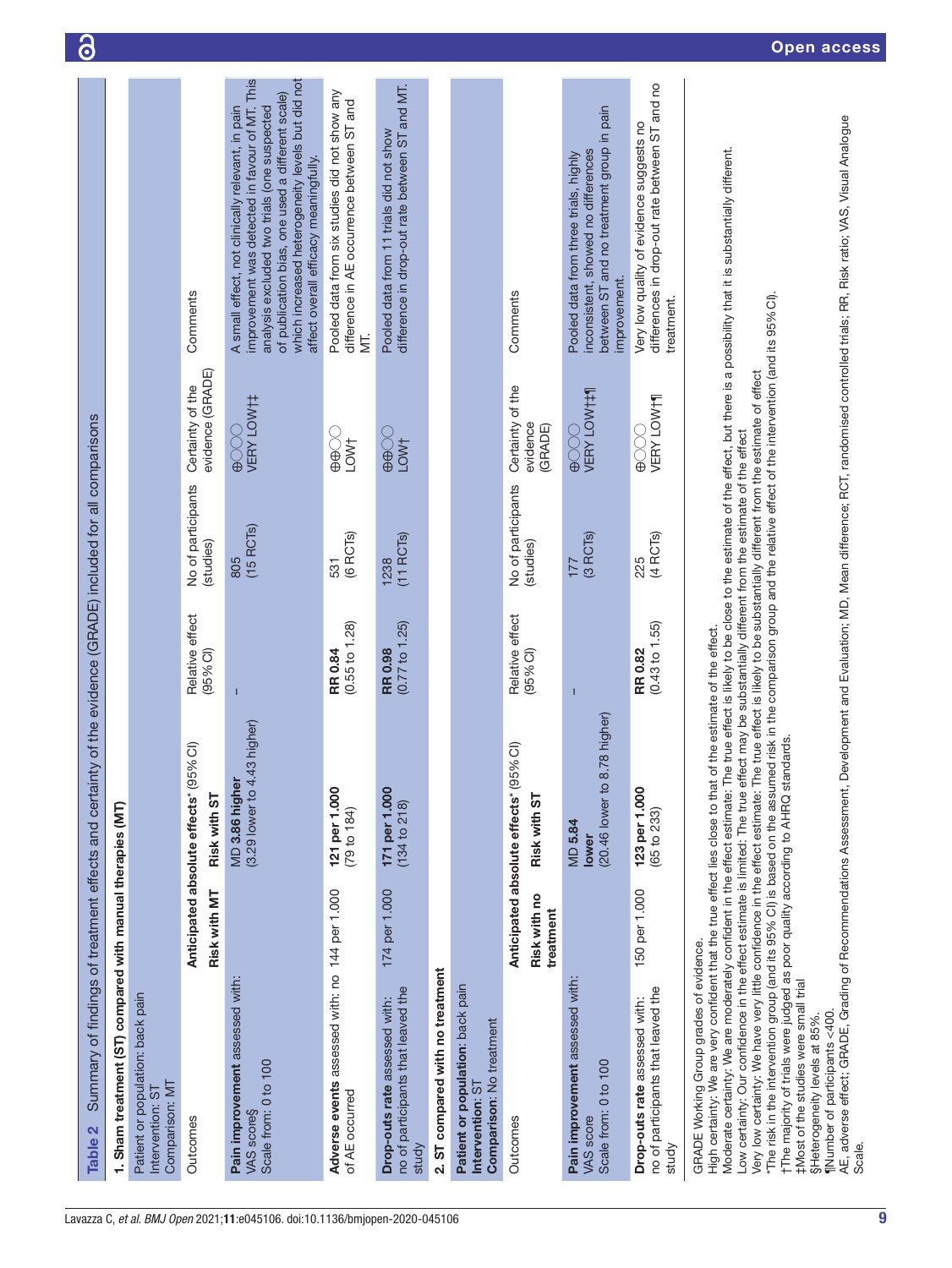

<span id="page-9-0"></span>Figure 3 Forest plot of comparison ST versus MT in back pain outcome at short term. MT, manual therapy; ST, sham treatment.

distribution with the inclusion of these two studies ([online supplemental appendix 3\)](https://dx.doi.org/10.1136/bmjopen-2020-045106). This sensitivity analysis did not influence overall effectiveness results, but inconsistency levels decreased considerably at short term. It can be deducted that a possible cause of heterogeneity was found (full analysis in [online supplemental](https://dx.doi.org/10.1136/bmjopen-2020-045106) [appendix 4](https://dx.doi.org/10.1136/bmjopen-2020-045106)).

The sensitivity analysis using a fixed model at short term showed a slight difference, not clinically meaningful, between ST and MT in favour of MT on pain outcome (MD 3.86, 95% CI 3.29 to 4.43, 805 participants,  $I^2=42\%$ , p<0.0001,very low quality of evidence downgraded two levels for very serious risk of bias and imprecision) ([figure](#page-9-0) 3).

Comparisons between ST and MT at medium and long term could not be performed due to substantial levels of heterogeneity found using a random effects model. The heterogeneity levels were not explainable by clinical or methodological diversities within trials (medium-term  $I^2=91\%$  P<0.0001, long-term  $I^2=81\%$  p=0.005) [\(online](https://dx.doi.org/10.1136/bmjopen-2020-045106) [supplemental appendix 4.1](https://dx.doi.org/10.1136/bmjopen-2020-045106)).

#### Success of blinding

Success of blinding was evaluated in five trials; one did not report the results.<sup>30</sup>

Patients were asked to assess if they understood their treatment allocations. Due to the type of data extracted (percentage of correct guessing) meta-analysis was not performed and results are reported descriptively.

Two trials compared ST with SM, these trials showed a correct perception of treatment allocation that ranged from  $63.5\%^{25}$  to  $83.5\%^{29}$  In this last study, patients were considered eligible if they had already received SM.

One trial compared ST to an articular mobilisation technique. 54.5% participants correctly guessed the treatment allocation.<sup>4</sup>

Participants of one study that compared ST to reflexology had the lowest percentage of correct detection of allocation (46.7%). Participants in this trials did not know about the type of treatment tested.<sup>39</sup>



<span id="page-9-1"></span>Figure 4 Forest plot of comparison ST versus MT in number of drop-outs outcome. MT, manual therapy; ST, sham treatment.

#### Drop-outs

Pooled data from 11 trials at the last follow-up suggested no difference in drop-outs rate between ST and MT at the end of the trials (105/612 compared with 109/626; RR 0.98, 95%CI 0.77 to 1.25; 1238 participants, I2=0%, p=0.90; low quality of evidence downgraded two levels for high risk of bias) [\(figure](#page-9-1) 4).

#### Adverse effects

AEs were generally under-reported, six trials were included in the meta-analysis[.26–28 36 37 45](#page-13-6)

Two trials reported AE overall occurrence without specified event rates in the groups. $2432$ 

AEs were predominantly minor and lasted for 2/3days after treatment, in the majority of trials transient worse pain, tiredness, muscle weakness and transient headache were reported.<sup>26</sup> 36 37 45

Senna and Machaly reported the most common AEs were local discomfort and tiredness but no serious complications were noted.<sup>32</sup>

Haller *et al* reported two patients dropping out from the trial for recurrent headache after treatments, both Haller *et al* and Klein *et al* reported dizziness of one patient.<sup>36 37</sup>

Licciardone *et al* reported 27% of patients with AE, 2% had serious AE not related to study interventions.<sup>[24](#page-13-1)</sup>

Overall results showed no clear difference in AE occurrence between ST and MT (32/267 compared with 38/264; RR 0.84, 95%CI 0.55 to 1.28; 531 participants,  $I^2$ =26%, p=0.42; low quality of evidence downgraded two levels for inconsistency) [\(figure](#page-10-0) 5). Senna and Licciardone were excluded from analysis because they did not provide separate data for each group.

#### Sham versus no treatment

#### Pain

Four studies compared ST to no intervention, three were included in random effect meta-analysis at short term.<sup>25-27 29</sup> Data from one trial could not be extracted.<sup>31</sup>

Pooled data showed the presence of significant heterogeneity, therefore results are reported narratively: two trials showed no difference between ST and no treatment on pain outcome, while Eardley *et al* showed an effect in favour of ST (pooled data from three trials: MD −5.84, 95% CI from  $-20.46$  to 8.78, 252 participants,  $I^2 = 85\%$ , p=0.43). The exclusion of Erdogmus *et al* (that used a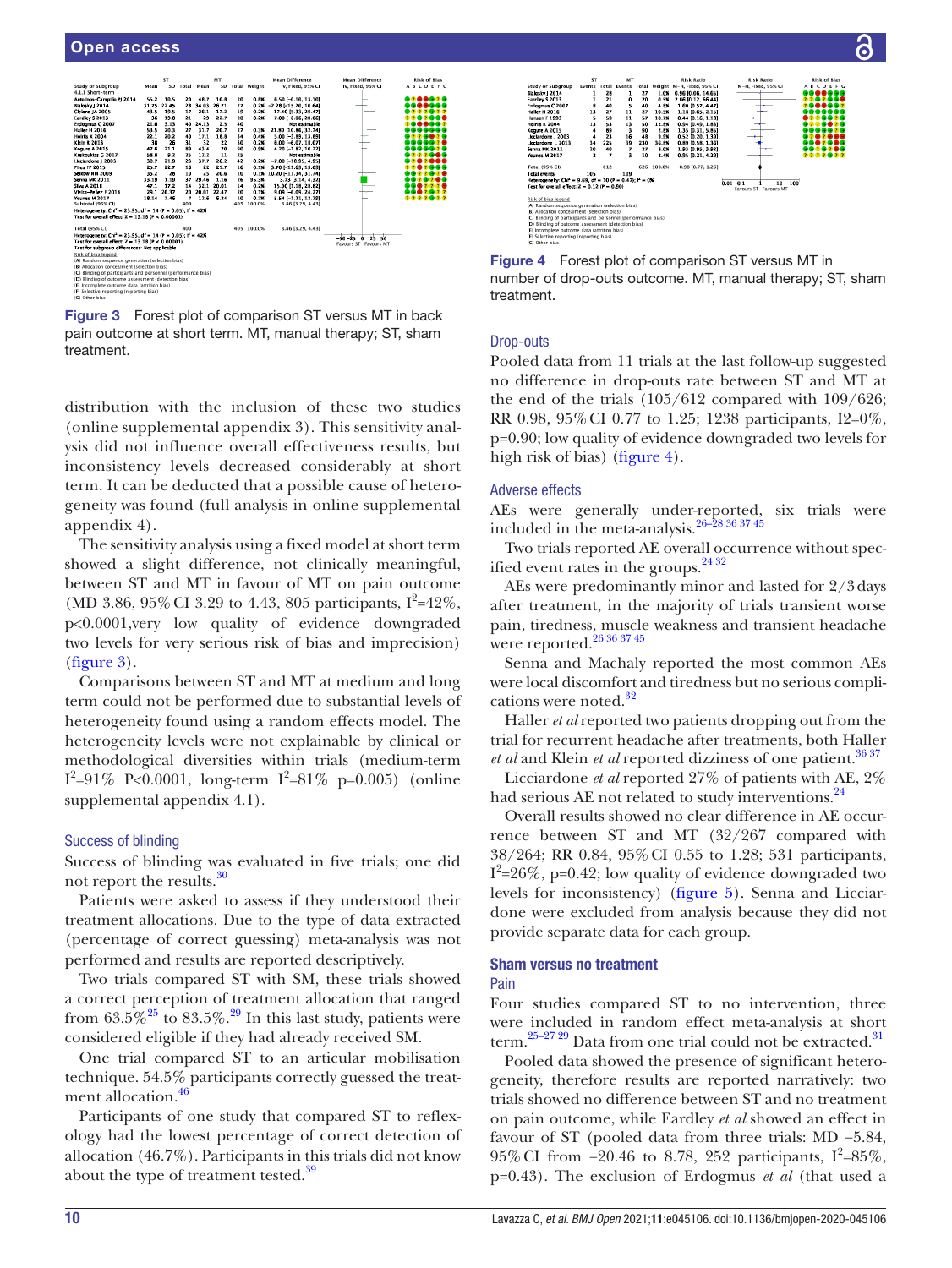<span id="page-10-0"></span>Figure 5 Forest plot of comparison ST versus MT in number of adverse events outcome at short term. M-H, Mantel-Haenszel; MT, manual therapy; ST, sham treatment.

different scale) did not affect the results of effectiveness neither decreased levels of heterogeneity (MD −10.83, 95% CI –32.44 to 10.79,  $I^{2=}$  84%, p=0.33) [\(online supple](https://dx.doi.org/10.1136/bmjopen-2020-045106)[mental appendix 5](https://dx.doi.org/10.1136/bmjopen-2020-045106)).

# Drop-outs

No differences were shown in the fixed-effect metaanalysis on drop-out rate between ST and no intervention in four trials (14/112 compared with 17/113; RR 0.82, 95%CI 0.43 to 1.55; 225 participants, I2=0%, p=0.54; very low quality of evidence downgraded two levels for very serious risk of bias and imprecision) ([figure](#page-10-1) 6).

#### Adverse effects

Of the four studies comparing ST to no intervention, only two reported AE.

One, Eardley *et al* did not evaluate AE occurred in the no treatment group while Erdogmus *et al* reported that 10/40 in the no intervention group and 11/40 in ST group turned to other therapies for complains.

# **DISCUSSION**

Results show a small, not clinically meaningful effect in favour of MT for short-term pain relief compared with ST. However, the quality of evidence is very low, suggesting that the true effect may be different from the estimated effect. Substantial levels of heterogeneity within the four studies analysed showed no differences between ST and no treatment in pain reduction.

Success of blinding was reported in four trials that compared ST to MT, with a high percentage of correct detection of treatment allocations by participants.

AEs were generally under-reported, with a similar rate of occurrence between sham and MT accompanying low levels of heterogeneity. Only one study reported AE in its



<span id="page-10-1"></span>Figure 6 Forest plot of comparison ST versus no treatment in number of drop-outs outcome. M-H, Mantel-Haenszel; ST, sham treatment.

no treatment group with no significant difference from ST.

SM techniques were the treatment most evaluated (N=7). These techniques are highly recognisable by patients for a popping sound emitted by the column during their performance.<sup>47</sup> The fact that participants enrolled in these trials were eligible despite having already received SM, threatens the validity of blinding. This thought is strengthened by the high percentage of participants who recognised treatment allocation in this kind of trial (from  $63.5\%$  to  $83.5\%$ ).<sup>25 29</sup> Additionally, five trials applied ST in a different site compared with pain and active treatment. This might have had important influences on sham therapy reliability and consequently to study results.

Lack of blinding seemed not to be related to drop-outs rate, although both these data were reported only in two trials Bialosky *et al* and Hoiriis *et al* showed high percentages of correct treatment allocation detection by participants but drop-out rate between sham and MT group did not differ. $25\frac{29}{29}$  These results seem to be in conflict, nevertheless, participants could have wanted to remain in the trial for several other reasons such as the setting or the attraction of being evaluated by an expert clinician free. This possibility is reinforced by the fact that a similar drop-out rate was reached in the comparison sham versus no treatment. These data suggest that drop-out rate might not be a dependable outcome for assessing reliability of ST.

Another factor that seemed to put blinding validity at risk was the use of a single technique. Single techniques were generally more difficult to mask, negatively affecting the validity of blinding of participants. The majority of trials judged as at high or unclear risk of performance bias used a single technique evaluating its effects on pain soon after its performance, or its effect after different sessions.

When compared with no intervention, ST showed no effect. Only one study of the four included in the metaanalysis showed a statistically significant effect in favour of ST. This study was the only one judged at low risk of performance bias because researches tried to mask ST performing techniques very similar to MT and excluding participants that already received the treatment tested.<sup>[26](#page-13-6)</sup> This trial was the one that showed a marked effect on pain (MD −21.7, 95%CI −33.5 to −9.9, 42 participants) ([online](https://dx.doi.org/10.1136/bmjopen-2020-045106)  [supplemental appendix 5](https://dx.doi.org/10.1136/bmjopen-2020-045106)). Other studies included in this comparison, judged at high risk of performance bias, showed no effect of ST. These results suggest that lack of blinding could have had an impact on this comparison.

This review included generally small trials. Only 14 of 24 studies performed a sample size calculation but just two of these considered MCID in this computation. The MCID is the measure of smallest change of PROs that patients perceive as important, beneficial or harmful. MCID is useful for clinicians to interpret the findings of trials and apply them in clinical practice and to their deci-sion making.<sup>[48](#page-13-25)</sup> An adequate sample size calculation, using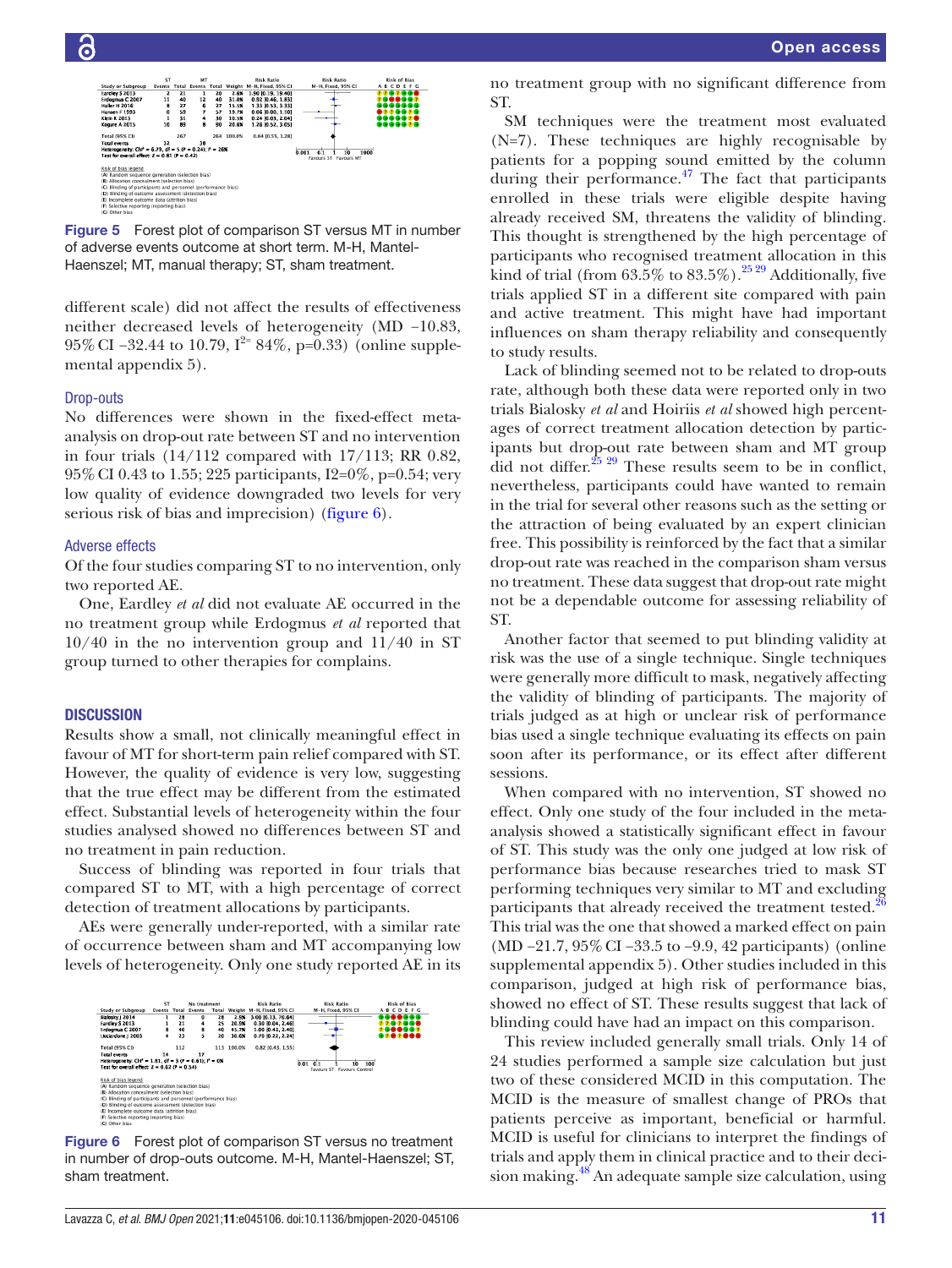MCID especially in trials with PROs, is fundamental to assess the number of participants needed to detect clinically relevant treatment effects. Oversized trials, which expose too many people to unnecessary therapies, or underpowered trials, which may not achieve significant results, should be avoided.<sup>[49–51](#page-13-26)</sup>

#### Comparison with other studies

Similar findings were found in other reviews conducted on LBP. Ruddock *et al* included studies where SM was compared with what authors called 'an effective ST', namely a credible sham manipulation that physically mimics the SM. Pooled data from four trials showed a very small and not clinically meaningful effect in favour of MT. $52$ 

Rubinstein  $et \hat{a}^5$  compared SM and mobilisation techniques to recommended, non-recommended therapies and to ST. Their findings showed that 5/47 studies included attempted to blind patients to the assigned intervention by providing an ST. Of these five trials, two were judged at unclear risk of participants blinding. The authors also questioned the need for additional studies on this argument, as during the update of their review they found recent small pragmatic studies with high risk of bias. We agree with Rubinstein *et al* that recent studies included in this review did not show a higher quality of evidence. The development of RCT with similar characteristic will probably not add any proof of evidence on MT and ST effectiveness.<sup>[53](#page-13-28)</sup>

#### Limitations

This review aimed to compare different kinds of sham therapy with different kinds of MT and no intervention. The nature of this comparison needed an NMA, but this analysis could not be performed due to the small number of trials using hand contact ST. The decision to include only this kind of sham therapy was mainly due to the intention of analysing the effect of manual interaction between practitioner and patients, which is suspected of leading to an amplified placebo effect.<sup>54</sup> Additionally, the use of machine placebo trials in the same meta-analysis could have increased diversity within included trials due to the possible enhanced presence of biases such as performance and consequently detection ones.

Although the population differed—some trials analysed cervical, others lumbar pain with different aetiologies and different symptoms duration—this factor did not affect the meta-analysis performed, as highlighted by the low heterogeneity found in the primary outcome.

As already suggested by other authors,<sup>[1](#page-12-0)</sup> placebo effect might be influenced by chronic pain, nevertheless, in this review, this analysis could not be performed due to the range of pain duration in trials included (from acute to chronic in the same trial).

Data concerning settings and operators were insufficient to evaluate the influence of these two factors on sham therapy response. Experience of practitioners was

considered in data extraction but insufficient information was provided by authors to draw any hypothesis.

Another limit was in not considering non-objective outcomes as primary outcome for meta-analysis. Nevertheless, most of the trials included did not evaluate an objective outcome and the few studies which analysed this type of outcome used different kinds of scales not easily comparable in a meta-analysis.

Pairwise comparison on pain outcome between sham and MT showed slightly higher effects of MT in trials where blinding was ensured. A linear regression analysis was planned to assess the impact of blinding on metaanalysis results. Due to the small number of trials, this analysis could not be performed. This trend follows what has been already suggested by other studies.<sup>55</sup> However, trials with bigger sample size are needed to assess a real correlation between these two factors.

Another limit of this study is that risk of bias was assessed by one author (CL) and agreed by another (MG). This aspect could have been improved if both authors had worked independently on bias risk assessment and then discussed any discrepancy.

#### Implications for practitioners

In some clinical contexts, MT could be difficult to apply; for example, some patients may present hyperalgesia to tactile stimuli. Defrin *et al* suggested that tactile allodynia might be present in 60% of patients with chronic LBP associated with radicular pain.<sup>56</sup>

In this kind of patient the use of MT could be excessively painful, and any MT that triggers pain should be avoided. $57$  ST—and therefore a possible placebo effect could represent a valid alternative to MT in the multidisciplinary approach to back pain, promoting pain relief without increasing the possibility of AE occurrence.

This thought is strengthened by our findings: ST was found to be equally safe to MT without increasing the risk of AE occurrence when compared with no intervention. Furthermore, when blinding was guaranteed, ST showed a statistically significant effect on pain reduction in chronic LBP patients compared with no treatment.

ST could be seen as an 'affective touch', which it is suggested creates a pleasant therapeutic experience promoting affiliative behaviours and pain improvement[.58 59](#page-13-33)

Nevertheless, due to the low quality of the studies included in this review, further studies are needed to verify the possible role of ST among patients where MT is not well tolerated.

#### Implications for research

In MT trials, a true placebo is impossible to achieve so trials should implement strategies to guarantee patient and assessor blinding, for example, avoiding the inclusion of participants who already received the active treatment and avoiding single technique performance which are more difficult to mask. Plans to avoid performance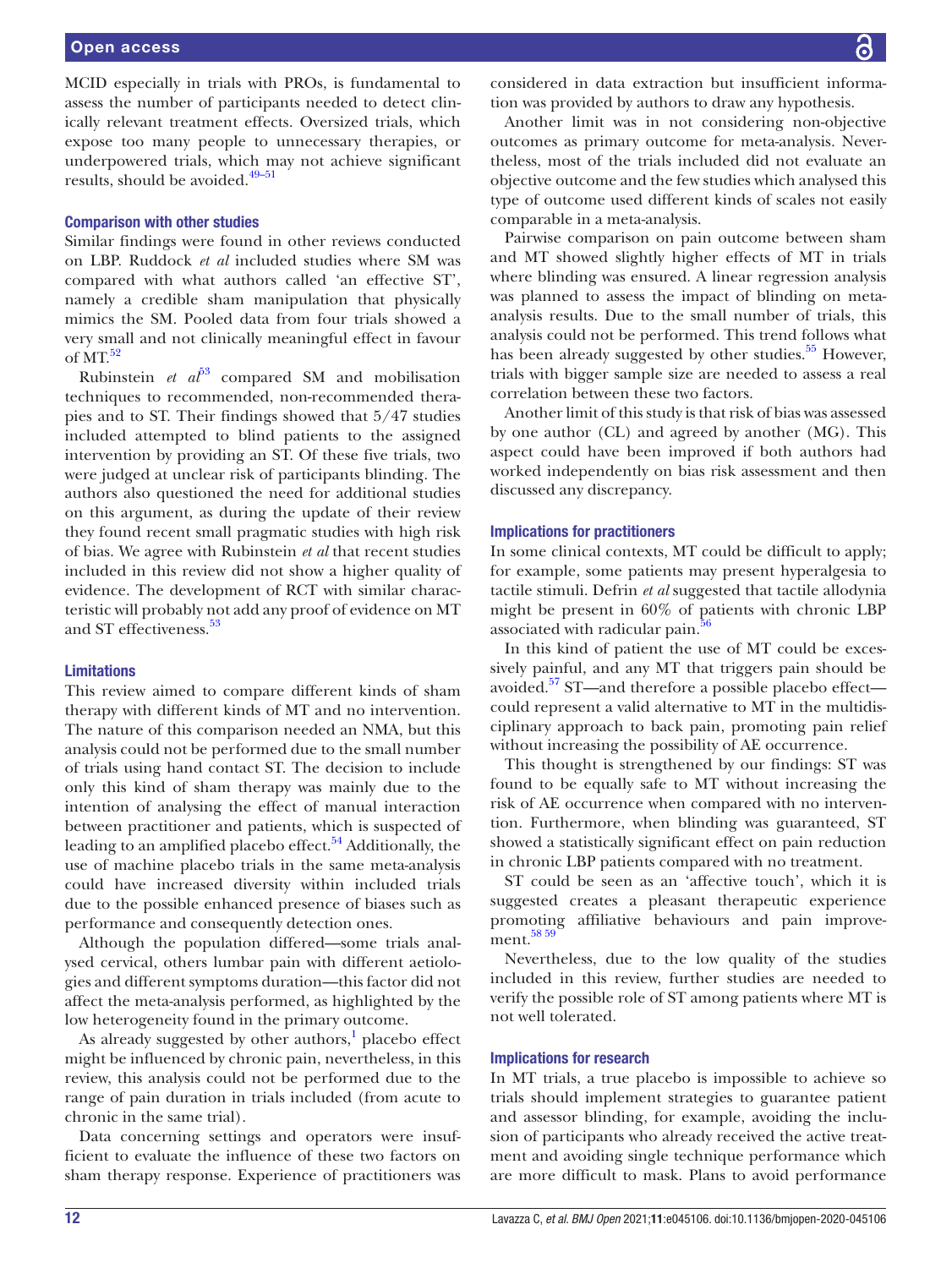bias, such as giving similar treatment with similar localisation have to be implemented.

Moreover, the evaluation of the success of blinding should be considered as, at least, secondary outcome.

Researchers should pay particular attention to sample size calculation using the MCID. This difference is fundamental both for research and patients. MCID indicates patients' values and preferences and can help clinicians improve interpretation and promote the understanding of the importance of intervention effects in RCTs.

National Institute for Health and Care Excellence guidelines for LBP suggest the use of MT only as 'a part of a treatment package including exercise, with or without psychological therapy'. $\frac{60}{60}$  Therefore, the development of future CT should imitate the real multidisciplinary clinical context to assess the external validity of future findings.

Future researches should also evaluate the real effects of ST comparing it both with active treatment and with the no intervention groups. Only with this kind of design could the real placebo effect in MT be defined.

#### **CONCLUSIONS**

This review aimed to evaluate ST effect in MT trials. MT showed higher efficacy than ST, but when blinding was ensured the effects of ST and MT were larger. Nevertheless, these findings were not clinically meaningful and the very low quality of the included studies might undermine the reliability of this reviews' results.

The use of ST and its application in MT study is very controversial. Future trials should focus on developing a reliable kind of sham procedure similar to the active treatment, to ensure participants blinding and to guarantee a proper sample size for the detection of reliable, clinically relevant, treatment effects.

Acknowledgements We thank Valentina Rotondi, statistician, for all her support during the statistical analysis and data interpretation. We thank Roberta Maoret, librarian, for helping us in the search strategy implementation.

Contributors CL conceived the idea of this review and designed the study with the contribution of MG who also helped in literature search and in the interpretation of study findings. CL and MG revised studies, performed data extraction and analysis and wrote this review. AA and AM provided clinical and technical support, reviewed the manuscript and helped in publication and with the clinical interpretation of study findings. CL is the guarantor of this paper. The corresponding author attests that all listed authors meet authorship criteria and that no others meeting the criteria have been omitted. Patients and public were not involved in this project.

Funding The authors have not declared a specific grant for this research from any funding agency in the public, commercial or not-for-profit sectors.

Competing interests None declared.

Patient consent for publication Not required.

Provenance and peer review Not commissioned; externally peer reviewed.

Data availability statement Data are available in a public, open access repository. Data are available on reasonable request. Data may be obtained from a third party and are not publicly available. All data relevant to the study are included in the article or uploaded as online supplemental information. Details of the characteristics of the included studies and data extracted are available from the corresponding author at carolina.lavazza@docenti.aimoedu.it. Extra data can

Supplemental material This content has been supplied by the author(s). It has not been vetted by BMJ Publishing Group Limited (BMJ) and may not have been peer-reviewed. Any opinions or recommendations discussed are solely those of the author(s) and are not endorsed by BMJ. BMJ disclaims all liability and responsibility arising from any reliance placed on the content. Where the content includes any translated material, BMJ does not warrant the accuracy and reliability of the translations (including but not limited to local regulations, clinical guidelines, terminology, drug names and drug dosages), and is not responsible for any error and/or omissions arising from translation and adaptation or otherwise.

Open access This is an open access article distributed in accordance with the Creative Commons Attribution Non Commercial (CC BY-NC 4.0) license, which permits others to distribute, remix, adapt, build upon this work non-commercially, and license their derivative works on different terms, provided the original work is properly cited, appropriate credit is given, any changes made indicated, and the use is non-commercial. See: [http://creativecommons.org/licenses/by-nc/4.0/.](http://creativecommons.org/licenses/by-nc/4.0/)

#### ORCID iD

Carolina Lavazza <http://orcid.org/0000-0002-9907-6819>

#### REFERENCES

- <span id="page-12-0"></span>1 Meissner K, Fässler M, Rücker G, *et al*. Differential effectiveness of placebo treatments: a systematic review of migraine prophylaxis. *[JAMA Intern Med](http://dx.doi.org/10.1001/jamainternmed.2013.10391)* 2013;173:1941–51.
- <span id="page-12-1"></span>2 Sciences CfIOoM. *International ethical guidelines for health-related research involving humans*. 4th edn. Geneva, 2016.
- <span id="page-12-2"></span>3 Regulation (EU) No 536/2014 of the European Parliament and of the Council of 16 April 2014 on clinical trials on medicinal products for human use, and repealing directive 2001/20/EC 2014.
- <span id="page-12-3"></span>4 Korthals-de Bos IBC, Hoving JL, van Tulder MW, *et al*. Cost effectiveness of physiotherapy, manual therapy, and general practitioner care for neck pain: economic evaluation alongside a randomised controlled trial. *[BMJ](http://dx.doi.org/10.1136/bmj.326.7395.911)* 2003;326:1–6.
- <span id="page-12-4"></span>5 Kawchuk GN, Haugen R, Fritz J. A true blind for subjects who receive spinal manipulation therapy. *[Arch Phys Med Rehabil](http://dx.doi.org/10.1016/j.apmr.2008.08.213)* 2009;90:366–8.
- <span id="page-12-5"></span>6 Mancini F, Beaumont A-L, Hu L, *et al*. Touch inhibits subcortical and cortical nociceptive responses. *[Pain](http://dx.doi.org/10.1097/j.pain.0000000000000253)* 2015;156:1936–44.
- <span id="page-12-6"></span>So PS, Jiang Y, Qin Y. Touch therapies for pain relief in adults. *[Cochrane Database Syst Rev](http://dx.doi.org/10.1002/14651858.CD006535.pub2)* 2008:CD006535.
- <span id="page-12-7"></span>8 Cai L, He L. Placebo effects and the molecular biological components involved. *[Gen Psychiatr](http://dx.doi.org/10.1136/gpsych-2019-100089)* 2019;32:1–10.
- <span id="page-12-8"></span>9 Kaptchuk TJ, Miller FG. Placebo effects in medicine. *[N Engl J Med](http://dx.doi.org/10.1056/NEJMp1504023)* 2015;373:8–9.
- <span id="page-12-9"></span>10 Finniss DG, Kaptchuk TJ, Miller F, *et al*. Placebo effects: biological, clinical and ethical advances. *Lancet* 2010;375:686.
- <span id="page-12-10"></span>11 Price DD, Finniss DG, Benedetti F. A comprehensive review of the placebo effect: recent advances and current thought. *[Annu Rev](http://dx.doi.org/10.1146/annurev.psych.59.113006.095941)  [Psychol](http://dx.doi.org/10.1146/annurev.psych.59.113006.095941)* 2008;59:565–90.
- 12 Miller CB, Espie CA, Epstein DR, *et al*. The evidence base of sleep restriction therapy for treating insomnia disorder. *[Sleep Med Rev](http://dx.doi.org/10.1016/j.smrv.2014.01.006)* 2014;18:415–24.
- 13 Colloca L, Miller FG. The nocebo effect and its relevance for clinical practice. *[Psychosom Med](http://dx.doi.org/10.1097/PSY.0b013e3182294a50)* 2011;73:598–603.
- <span id="page-12-11"></span>14 Koes BW. How to evaluate manual therapy: value and pitfalls of randomized clinical trials. *[Man Ther](http://dx.doi.org/10.1016/j.math.2004.04.002)* 2004;9:183–4.
- 15 Chaibi A, Šaltytė Benth J, Bjørn Russell M. Validation of placebo in a manual therapy randomized controlled trial. *[Sci Rep](http://dx.doi.org/10.1038/srep11774)* 2015;5:1–8.
- 16 Hróbjartsson A, Gøtzsche PC. Placebo interventions for all clinical conditions. *Cochrane Database Syst Rev* 2004;2.
- 17 Kaptchuk TJ, Stason WB, Davis RB, *et al*. Sham device V inert pill: randomised controlled trial of two placebo treatments. *[BMJ](http://dx.doi.org/10.1136/bmj.38726.603310.55)* 2006;332:391–7.
- <span id="page-12-12"></span>18 Moher D, Shamseer L, Clarke M, *et al*. Preferred reporting items for systematic review and meta-analysis protocols (PRISMA-P) 2015 statement. *[Syst Rev](http://dx.doi.org/10.1186/2046-4053-4-1)* 2015;4:1.
- <span id="page-12-13"></span>19 Higgins JPT, Green S. Cochrane handbook for systematic reviews of interventions version 5.1.0 (updated March 2011), 2011. Available: [https://handbook-5-1.cochrane.org/index.htm#chapter\\_8/8\\_](https://handbook-5-1.cochrane.org/index.htm#chapter_8/8_assessing_risk_of_bias_in_included_studies.htm) [assessing\\_risk\\_of\\_bias\\_in\\_included\\_studies.htm](https://handbook-5-1.cochrane.org/index.htm#chapter_8/8_assessing_risk_of_bias_in_included_studies.htm)
- <span id="page-12-14"></span>20 Pool JJM, Ostelo RWJG, Hoving JL, *et al*. Minimal clinically important change of the neck disability index and the numerical rating scale for patients with neck pain. *[Spine](http://dx.doi.org/10.1097/BRS.0b013e31815cf75b)* 2007;32:3047–51.